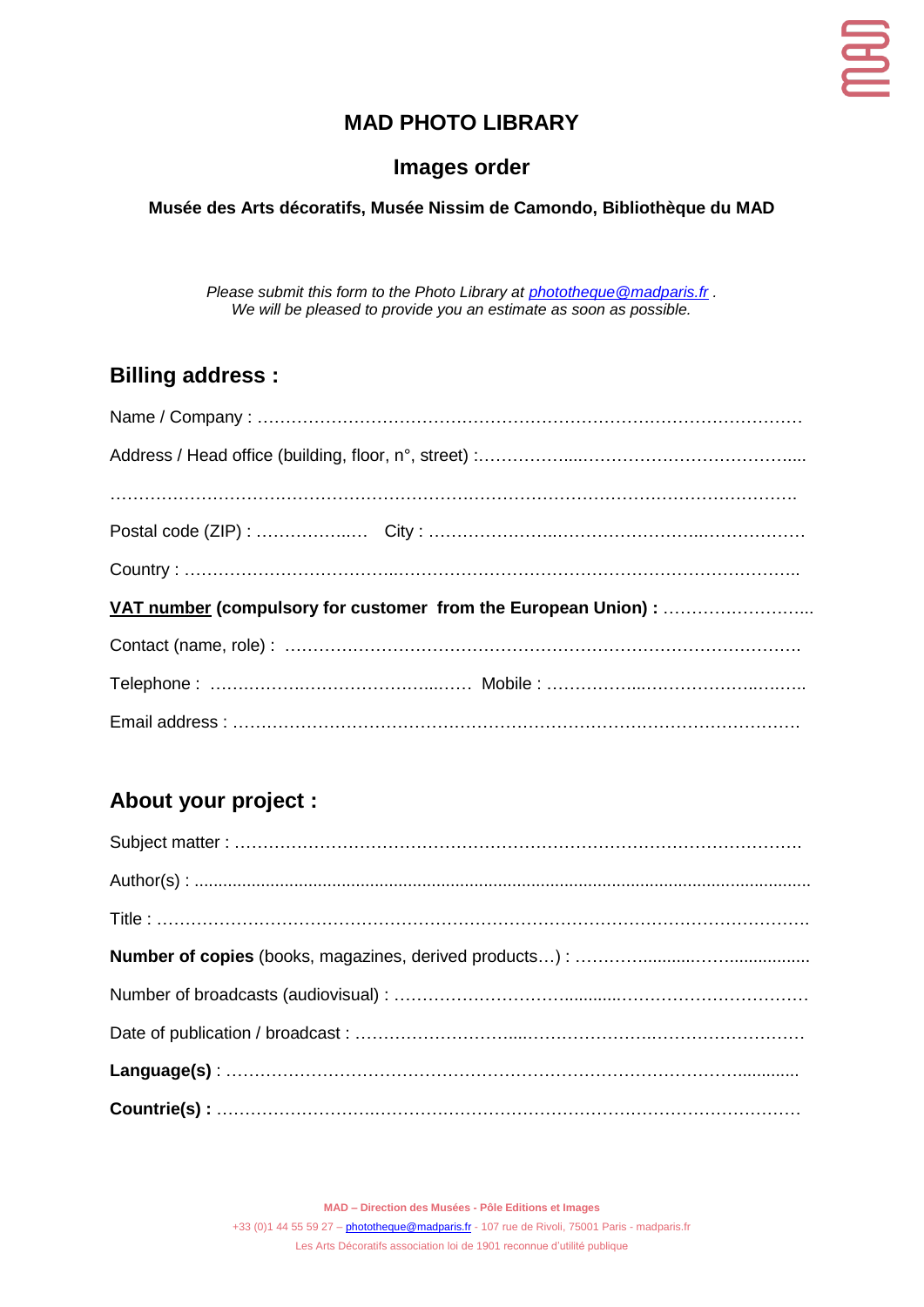#### **Use :** *Please check all that apply and provide all relevant details.*

| П      | <b>Book:</b>                                     |        |                                                          |
|--------|--------------------------------------------------|--------|----------------------------------------------------------|
|        | Printed version<br>$\circ$                       | П.     | Multimedia device (slideshow, digital                    |
|        | Online version<br>$\circ$                        |        | device ) :                                               |
|        |                                                  |        | Temporary exhibition<br>$\circ$                          |
|        |                                                  |        | Permanent exhibition<br>$\circ$                          |
| $\Box$ | Press, magazine, newspaper :                     |        | Travelling exhibition<br>$\circ$                         |
|        | Printed version<br>$\circ$                       |        | $\circ$                                                  |
|        | Online version<br>$\circ$                        |        |                                                          |
|        |                                                  |        |                                                          |
|        |                                                  | $\Box$ | Television, cinema, video:                               |
|        |                                                  |        | Not promotional<br>$\circ$                               |
| Ш      | Sale catalogue :<br>Printed version              |        | Promotional<br>$\circ$                                   |
|        | $\circ$<br>Online version                        |        |                                                          |
|        | $\circ$                                          |        |                                                          |
|        |                                                  |        |                                                          |
|        |                                                  |        | Electonic edition (DVD, VOD) :<br>□.                     |
| $\Box$ | Other promotional publications /                 |        | Not promotional<br>$\circ$<br>Promotional                |
|        | communication supports :                         |        | $\circ$                                                  |
|        | booklet, brochure<br>$\circ$                     |        |                                                          |
|        | flyer<br>$\circ$                                 |        |                                                          |
|        | presskit<br>$\circ$                              |        | Website:<br>П.                                           |
|        | promotionnal poster<br>$\circ$                   |        | Not promotional<br>$\circ$                               |
|        | newsletter<br>$\circ$                            |        | Promotional<br>$\Omega$                                  |
|        | newspaper advert<br>$\circ$                      |        |                                                          |
|        | other:<br>$\circ$                                |        |                                                          |
|        |                                                  |        | Social media:<br>П.                                      |
|        |                                                  |        | Not promotional<br>$\circ$                               |
| $\Box$ | <b>Commercial edition:</b>                       |        | Promotional<br>$\Omega$                                  |
|        | Images and illustrations (calendar,<br>$\circ$   |        |                                                          |
|        | postcard, poster, puzzle)                        |        |                                                          |
|        | Packagings (bags, boxes)<br>$\circ$              |        | Software, app, video game:<br>$\Box$                     |
|        | Derived products (mouse pad, t-shirt,<br>$\circ$ |        | Not promotional<br>$\circ$                               |
|        | stamps, scarf)                                   |        | Promotional<br>$\circ$                                   |
|        | $\circ$                                          |        |                                                          |
|        |                                                  |        |                                                          |
|        |                                                  |        | Decoration:<br>П.                                        |
| $\Box$ | Panel, facsimile for cultural exhibition :       |        | Shops, commercial booth                                  |
|        | Temporary exhibition<br>$\circ$                  |        | $\circ$                                                  |
|        | Permanent exhibition<br>$\circ$                  |        | Office, hotel, restaurant<br>$\circ$<br>Private interior |
|        | Travelling exhibition<br>$\circ$                 |        | $\sim$                                                   |
|        |                                                  |        | Theater or movie set<br>$\Omega$                         |
|        |                                                  |        | TV show set<br>$\circ$                                   |
| $\Box$ | Learning material for cultural exhibition :      |        |                                                          |
|        | <b>Booklet</b><br>$\circ$                        |        |                                                          |
|        | Audioguide<br>$\circ$                            |        | Movie or photoshoot authorisatio<br>П.                   |
|        | Visit app<br>$\circ$                             |        |                                                          |
|        | $\circ$                                          |        |                                                          |
|        |                                                  |        | Free distribution or free access<br>п                    |
|        |                                                  |        | Scientific or academic content<br>П                      |
|        |                                                  |        | <b>Reprint</b><br>П                                      |

- *<u>Exertibution or free access</u>*
- **Seint** content
- **Reprint**

**Private documentary use, researches without publication**

**-------------------------------------------------------------------------------------------------------------**

Details : .......................................................

**MAD – Direction des Musées - Pôle Editions et Images**

+33 (0)1 44 55 59 27 - *[phototheque@madparis.fr](mailto:phototheque@madparis.fr)* - 107 rue de Rivoli, 75001 Paris - madparis.fr Les Arts Décoratifs association loi de 1901 reconnue d'utilité publique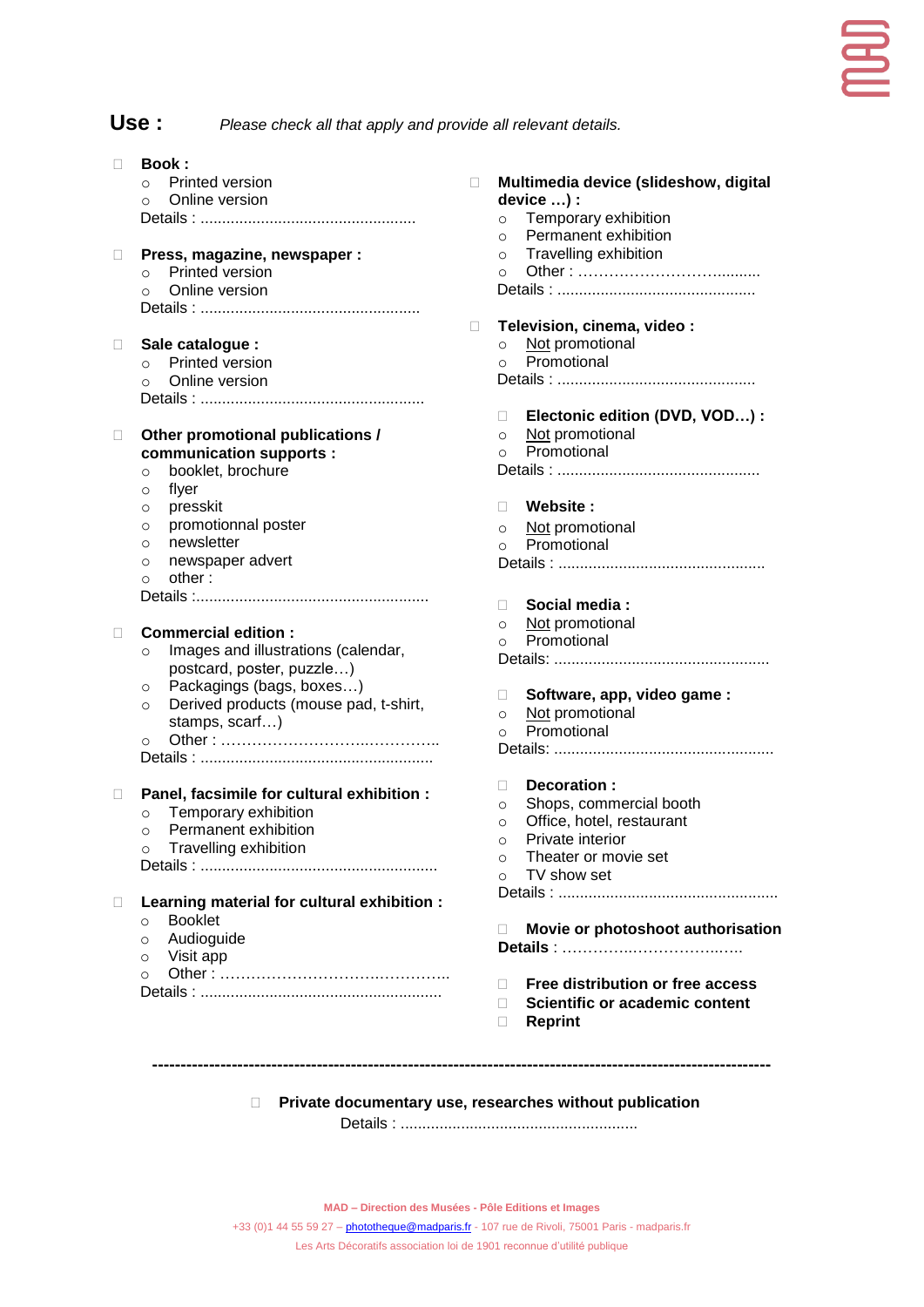

# **About the requested photograph(s) :**

|                  | <b>Artwork title</b><br>or Book title | Author(s) | <b>Date</b> | <b>Inventory</b><br>number or<br>book and<br>page number | Use - please write any relevant<br>detail : <u>reproduction size*;</u><br>number of copies, cover or<br>interior page () |
|------------------|---------------------------------------|-----------|-------------|----------------------------------------------------------|--------------------------------------------------------------------------------------------------------------------------|
| $\mathbf 1$      |                                       |           |             |                                                          |                                                                                                                          |
| $\overline{2}$   |                                       |           |             |                                                          |                                                                                                                          |
| $\mathbf{3}$     |                                       |           |             |                                                          |                                                                                                                          |
| $\boldsymbol{4}$ |                                       |           |             |                                                          |                                                                                                                          |
| $5\phantom{.0}$  |                                       |           |             |                                                          |                                                                                                                          |
| $6\phantom{a}$   |                                       |           |             |                                                          |                                                                                                                          |
| $\overline{7}$   |                                       |           |             |                                                          |                                                                                                                          |
| 8                |                                       |           |             |                                                          |                                                                                                                          |
| $\boldsymbol{9}$ |                                       |           |             |                                                          |                                                                                                                          |
| 10               |                                       |           |             |                                                          |                                                                                                                          |
| 11               |                                       |           |             |                                                          |                                                                                                                          |
| 12               |                                       |           |             |                                                          |                                                                                                                          |
| 13               |                                       |           |             |                                                          |                                                                                                                          |
| 14               |                                       |           |             |                                                          |                                                                                                                          |
| 15               |                                       |           |             |                                                          |                                                                                                                          |
| 16               |                                       |           |             |                                                          |                                                                                                                          |
| 17               |                                       |           |             |                                                          |                                                                                                                          |
| 18               |                                       |           |             |                                                          |                                                                                                                          |
| 19               |                                       |           |             |                                                          |                                                                                                                          |
| 20               |                                       |           |             |                                                          |                                                                                                                          |

*\*In the case of publishing, the phototheque bases its rates on reproduction format.* 

**MAD – Direction des Musées - Pôle Editions et Images**